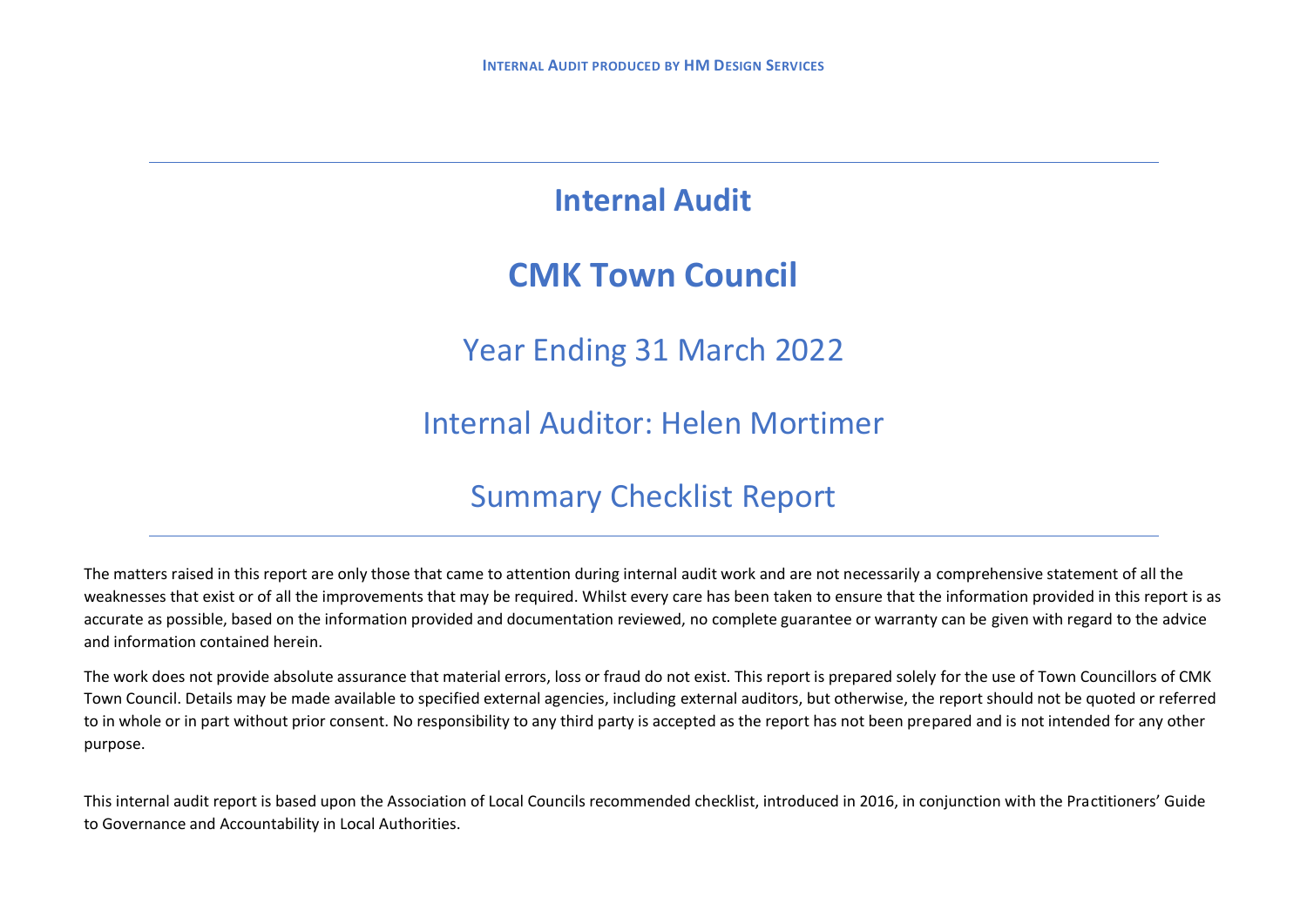| <b>Name of Council</b>    | <b>CMK Town Council</b> | Name of Clerk to the Council    | <b>Paul Cranfield</b> |
|---------------------------|-------------------------|---------------------------------|-----------------------|
| <b>No. of Councillors</b> | 6 of 8                  | Name of RFO (if different)      | $\mathbf{H}$          |
| Quorum                    |                         | <b>Precept (For audit year)</b> | £152,700              |
| Electorate                | 4000                    | <b>Audit date</b>               | 21.04.2022            |
| Website                   | cmktowncouncil.gov.uk   | Date signed off                 | 21.04.2022            |

|                       | <b>Key Policies and Procedures Documentation Review</b> |               |                |                      |                     |                    |                          |               |                                                                   |
|-----------------------|---------------------------------------------------------|---------------|----------------|----------------------|---------------------|--------------------|--------------------------|---------------|-------------------------------------------------------------------|
| <b>Policy Details</b> |                                                         |               |                | <b>Last Reviewed</b> |                     |                    | <b>Auditors Comments</b> |               |                                                                   |
|                       | <b>Policy Name</b>                                      | Adopted       | Prepared<br>by | Date                 | Approved by         | <b>Key Changes</b> | On<br>web<br>site        | Copy<br>taken | Fundamental changes required at next<br>review and recommendation |
| A                     | <b>Standing Orders</b>                                  | <b>May 21</b> | Clerk          | April 21             | <b>Town Council</b> | As recommended     | Yes                      | No            | Under review for Approval May 2022.                               |
| B                     | <b>Financial Regulations</b>                            | May 21        | Clerk          | April 21             | <b>Town Council</b> | Ditto              | Yes                      | No            | Under review for Approval May 2022.                               |
| $\mathsf C$           | <b>Grants Policy</b>                                    | <b>May 21</b> | Clerk          | April 21             | <b>Town Council</b> | Ditto              | Yes                      | <b>No</b>     | Under review for Approval May 2022.                               |
| D                     | Risk Assessment of<br><b>Internal Controls</b>          | <b>May 21</b> | Clerk          | April 21             | <b>Town Council</b> | Ditto              | No                       | No            | Need to add to the policies and procedures<br>file                |
| E                     | <b>Equality and Diversity</b><br>Policy                 | May 21        | Clerk          | April 21             | <b>Town Council</b> | Ditto              | Yes                      | <b>No</b>     | Under review for Approval May 2022.                               |
| $\mathsf{F}$          | <b>Investment Policy</b>                                | <b>May 21</b> | Clerk          | April 21             | <b>Town Council</b> | Ditto              | No                       | No            | Not a requirement                                                 |
| G                     | <b>Reserves Policy</b>                                  | May 21        | Clerk          | April 21             | <b>Town Council</b> | Ditto              | No                       | <b>No</b>     | Not a requirement                                                 |
| H                     | <b>Complaints Policy</b>                                | May 21        | Clerk          | April 21             | <b>Town Council</b> | Ditto              | Yes                      | <b>No</b>     | Under review for Approval May 2022.                               |
|                       | Freedom of Information                                  | <b>May 21</b> | Clerk          | April 21             | <b>Town Council</b> | Ditto              | Yes                      | No            | Under review for Approval May 2022.                               |
|                       | Social Media and<br>Electronic<br>Communication         | <b>May 21</b> | Clerk          | April 21             | <b>Town Council</b> | Ditto              | Yes                      | No            | Under review for Approval May 2022.                               |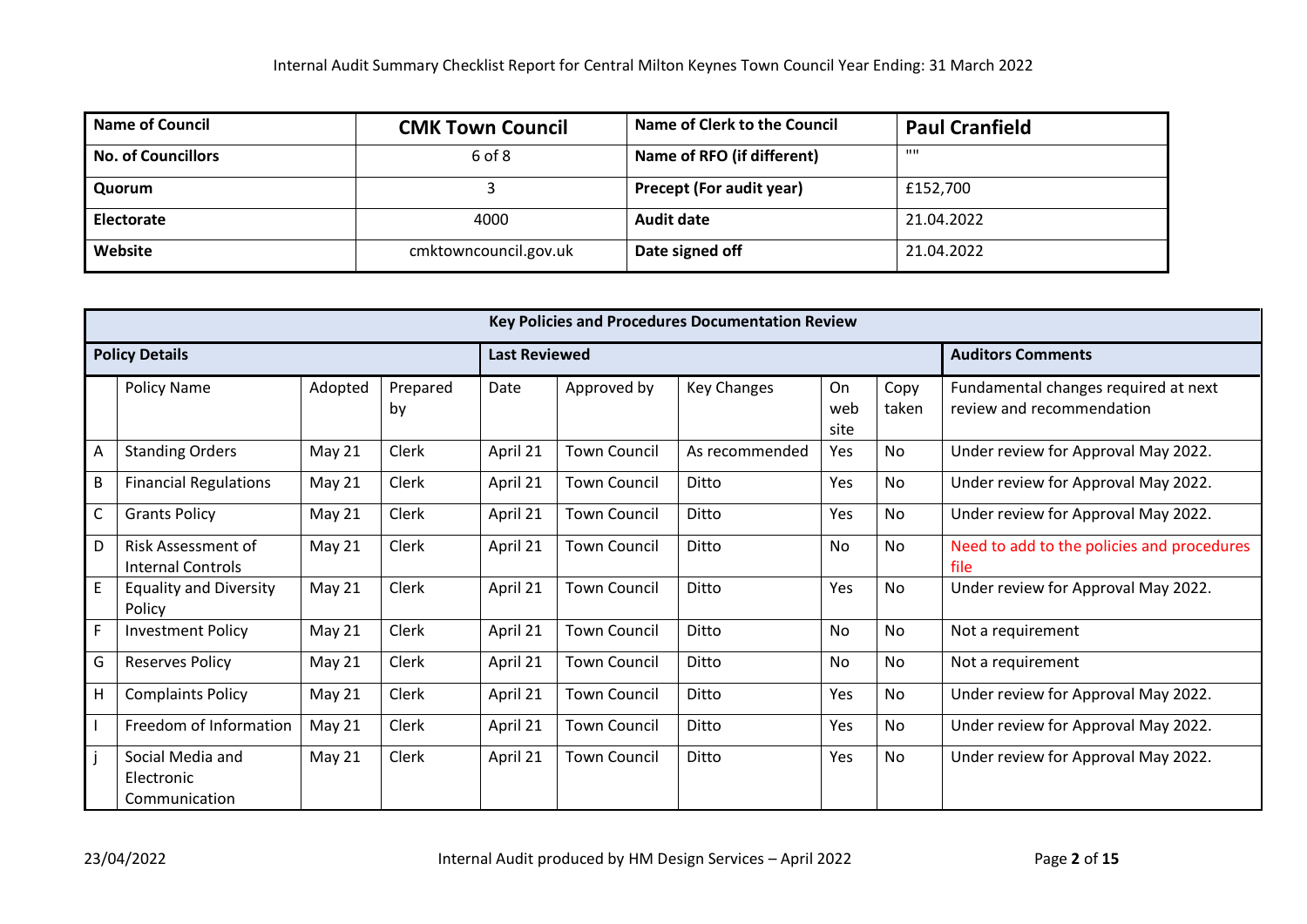|     | <b>Book-keeping</b>                                                                     |     | <b>Comments and recommendation</b>                                                                                                                                                  |
|-----|-----------------------------------------------------------------------------------------|-----|-------------------------------------------------------------------------------------------------------------------------------------------------------------------------------------|
| 1.1 | Ledgers maintained and up to date?                                                      | Yes | A review of all the ledgers in Rialtas Alpha software shows that accounts<br>are balanced monthly and are up to date to the financial year-end.                                     |
| 1.2 | Arithmetic correct?                                                                     | Yes | Rialtas Alpha Software automatically checks for errors, plus additional<br>spreadsheets are also automatic.                                                                         |
| 1.3 | Evidence of internal controls?                                                          | No  | Councillors have been asked to do internal spot checks, but none are<br>documented. It needs to be reviewed by the Town Council.                                                    |
| 1.4 | VAT evidence, recording and reclaimed?                                                  | Yes | The Council has reclaimed all VAT last reclaimed Jan 2022 paperwork<br>completed. The Clerk submits regular quarterly claims.                                                       |
| 1.5 | Payments in the ledger supported by invoice, authorised and<br>minuted?                 | Yes | Rialtas Alpha Software matched to minutes and cheque book.<br>Cheque numbers are not recorded in minutes, and this would enable<br>double-checking next year to be more accessible. |
| 1.6 | Are payments made by Direct Debit, standing order examined and<br>approved for payment? | Yes | All invoices, debit cards, DD, SO, and cheques are minuted and paid<br>monthly on receipts and payments.<br>Yearly schedule submitted to Councillors.                               |
| 1.7 | Is S137 expenditure separately recorded and within statutory limits?                    | Yes | Used for grants and recorded on a separate spreadsheet and presented to<br>Council.                                                                                                 |
| 1.8 | Is S137 expenditure of direct benefit to the electorate?                                | Yes | All grants are discussed by the Council and monitored. £4000 limit.                                                                                                                 |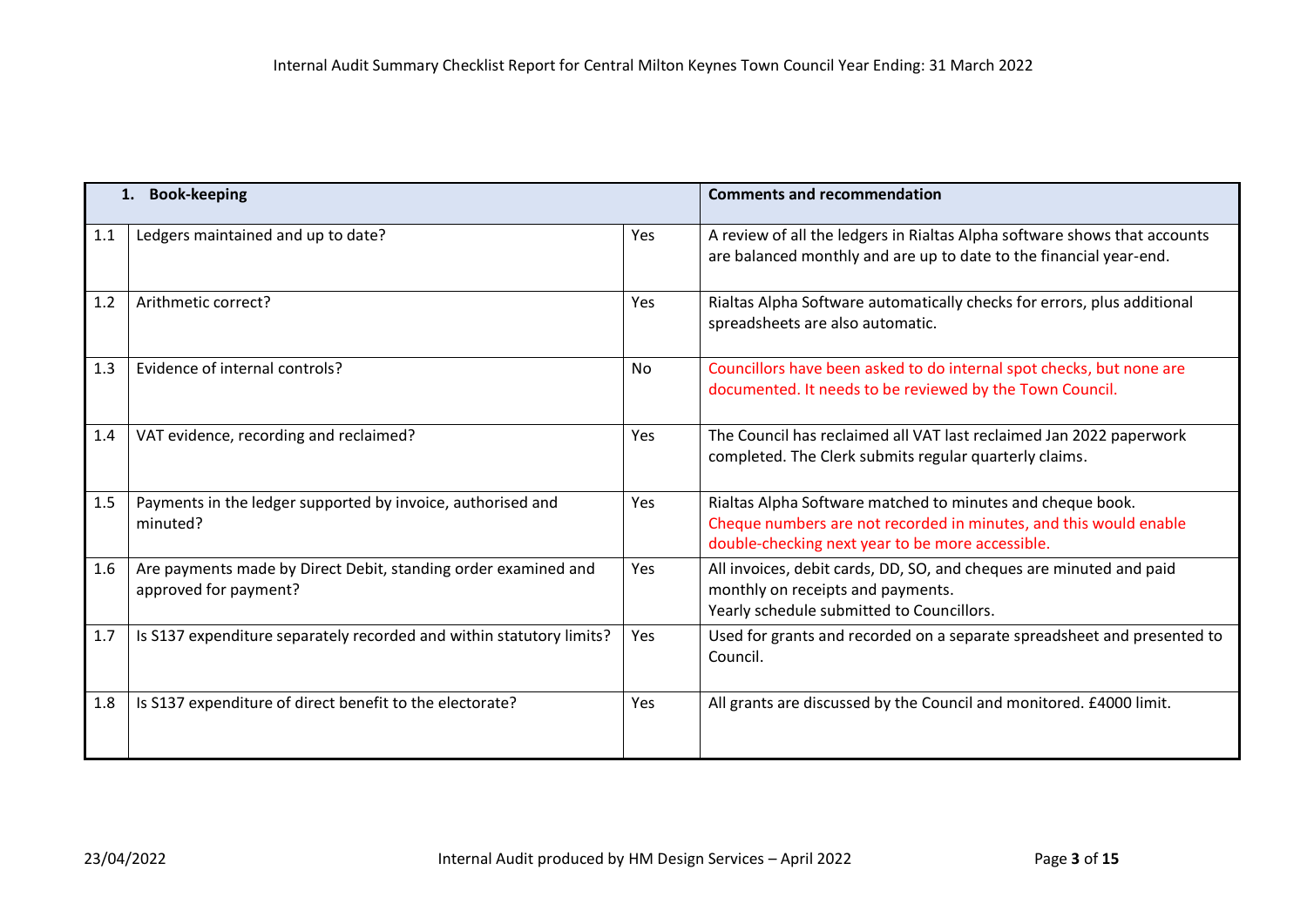|      | 2. Due Process                                                                                                                                                        |            | <b>Comments &amp; Recommendation</b>                                                                                                                                                             |
|------|-----------------------------------------------------------------------------------------------------------------------------------------------------------------------|------------|--------------------------------------------------------------------------------------------------------------------------------------------------------------------------------------------------|
| 2.1  | Standing Orders adopted since 2013?                                                                                                                                   | Yes        | Adopted in May 2018 as recommended by BALC and NALC, these are<br>reviewed yearly and signed off at the AGM in May                                                                               |
| 2.2  | Standing Orders reviewed during last financial year?                                                                                                                  | <b>Yes</b> | Reviewed every year at AGM or in between if required.                                                                                                                                            |
| 2.3  | Financial Regulations adopted since 2013 (Incorporating provisions<br>for securing competition and regulating tender process) and<br>reviewed in last financial year? | Yes        | Adopted a new set in May 2019 as recommended by BALC and NALC.<br>These are reviewed yearly and signed off at the AGM in May.                                                                    |
| 2.4  | Financial Regulations appropriately tailored to Council?                                                                                                              | Yes        | The Financial Regulations were last reviewed, adapted and approved by<br>the Council and signed in May 2019                                                                                      |
| 2.5  | Equality and Diversity policy adopted?                                                                                                                                | Yes        | Signed May 2021, reviewed and signed yearly at the AGM in May.                                                                                                                                   |
| 2.6  | RFO Appointed?                                                                                                                                                        | <b>No</b>  | Paul Cranfield is the appointed Clerk and is responsible for both roles.                                                                                                                         |
| 2.7  | List of members' Interests held?                                                                                                                                      | Yes        | Member's interests are held in paper format in the office and are<br>available in electronic form on MK Councils' main website. However, no<br>links are provided on CMK Town Councils' website. |
| 2.8  | Agendas signed, Informative and displayed within 3 clear days'<br>notice?                                                                                             | Yes        | Agendas and minutes are prepared by the Clerk and displayed on the<br>website and noticeboard.                                                                                                   |
| 2.9  | Purchase orders raised for all expenditure?                                                                                                                           | <b>No</b>  | Purchases for large orders or match funding are made with purchase<br>orders.                                                                                                                    |
| 2.10 | Purchasing authority defined in Financial Regulations?                                                                                                                | Yes        | The Financial Regulations have been amended to reflect that the Clerk<br>can make purchases with a debit card. This is reviewed regularly.                                                       |
| 2.11 | Legal Powers Identified in minutes or ledger?                                                                                                                         | <b>No</b>  | Not necessary for smaller councils                                                                                                                                                               |
| 2.12 | Committee terms of reference exist and have been reviewed?                                                                                                            | Yes        | Reviewed and agreed at AGM in May.                                                                                                                                                               |
| 2.13 | Are arrangements in place to prepare an accurate and timely<br>statement of accounts in compliance with statutory obligations and<br>proper practice?                 | Yes        | The Clerk uses Rialtas software, and all accounts are updated monthly.<br>Financial Regulations section 4 includes details of arrangements in place.                                             |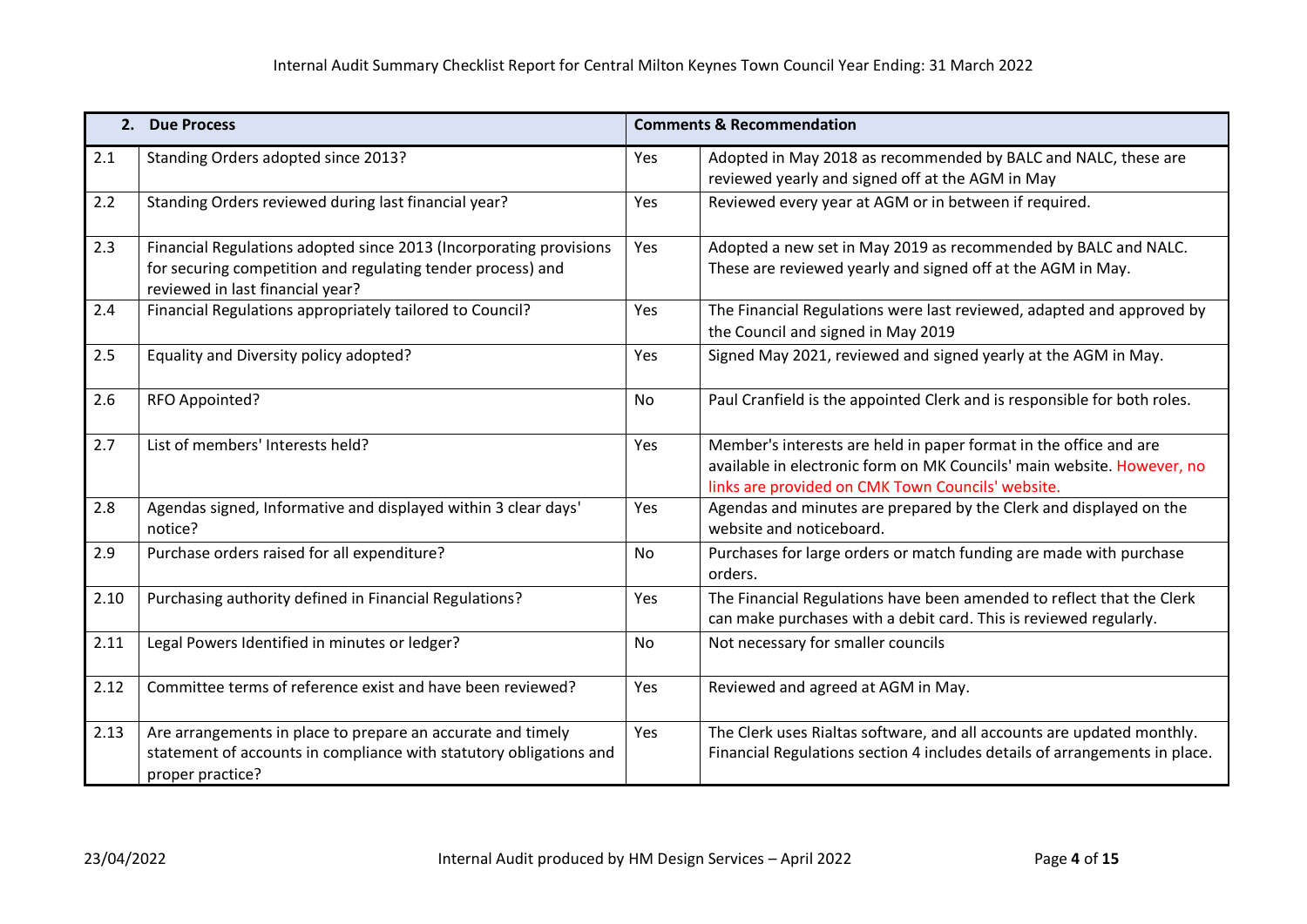|      | 3. Risk Management                                                                                                                                           |     | <b>Comments &amp; Recommendation</b>                                                                                                                                                  |
|------|--------------------------------------------------------------------------------------------------------------------------------------------------------------|-----|---------------------------------------------------------------------------------------------------------------------------------------------------------------------------------------|
| 3.1  | Does a scan of the minutes identify any unusual financial activity?                                                                                          | No  | Minutes are prepared for all meetings of the Council, and all financials<br>are presented to the councillors monthly. In addition, minutes are<br>displayed on the Council's website. |
| 3.2  | Is an annual risk assessment carried out?                                                                                                                    | Yes | Reviewed annually, last reviewed Feb 2021                                                                                                                                             |
| 3.3  | Is insurance cover appropriate and adequate?                                                                                                                 | Yes | Insurance is held with Zurich and is reviewed annually                                                                                                                                |
| 3.4  | Evidence of annual Insurance review?                                                                                                                         | Yes | Reviewed in June and renewed in July 2021                                                                                                                                             |
| 3.5  | Internal financial controls documented and evidenced?                                                                                                        | Yes | The Council has a risk assessment for Internal Controls and is reviewed<br>yearly along with the Financial Regulations.                                                               |
| 3.6  | Minutes initialled, each page and overall signed (approval of all<br>minutes is in accordance with legislation)?                                             | Yes | All minutes are signed and initialled in accordance with the regulations.                                                                                                             |
| 3.7  | Does a review of Council and Committee minutes (and supporting<br>papers) indicate that no actions of a potentially unlawful nature are<br>being considered? | Yes | A review of the minutes shows that no actions of a potentially unlawful<br>nature are being considered.                                                                               |
| 3.8  | Regular reporting and minuting of bank balances?                                                                                                             | Yes | All three bank accounts are reported monthly to the Council.                                                                                                                          |
| 3.9  | S137 expenditure minuted?                                                                                                                                    | Yes | All grants are presented to the Council and minuted.                                                                                                                                  |
| 3.10 | Is an Investment Policy/strategy in accordance with the MHCLG<br>guidance in plan?                                                                           | N/A | Not needed.                                                                                                                                                                           |
| 3.11 | Are cheques or orders for payments signed by two elected<br>members, or are controls in place to ensure safe and efficient<br>payment arrangements?          | Yes | All cheques are signed by two of the three named signatories on the bank<br>account in accordance with the Financial Regulations.                                                     |
| 3.12 | Have those responsible for risk assessment and internal controls<br>undertaken any appropriate training during the last two years?                           | No  | The Clerk has offered, but Councillors have not taken up the offer to<br>date, reference Councillor internal audits mentioned previously.                                             |
| 3.13 | Is there a letter of engagement with the Internal Auditor (or<br>purchase order/contract)?                                                                   | Yes | Emails were sent between February and March 2022                                                                                                                                      |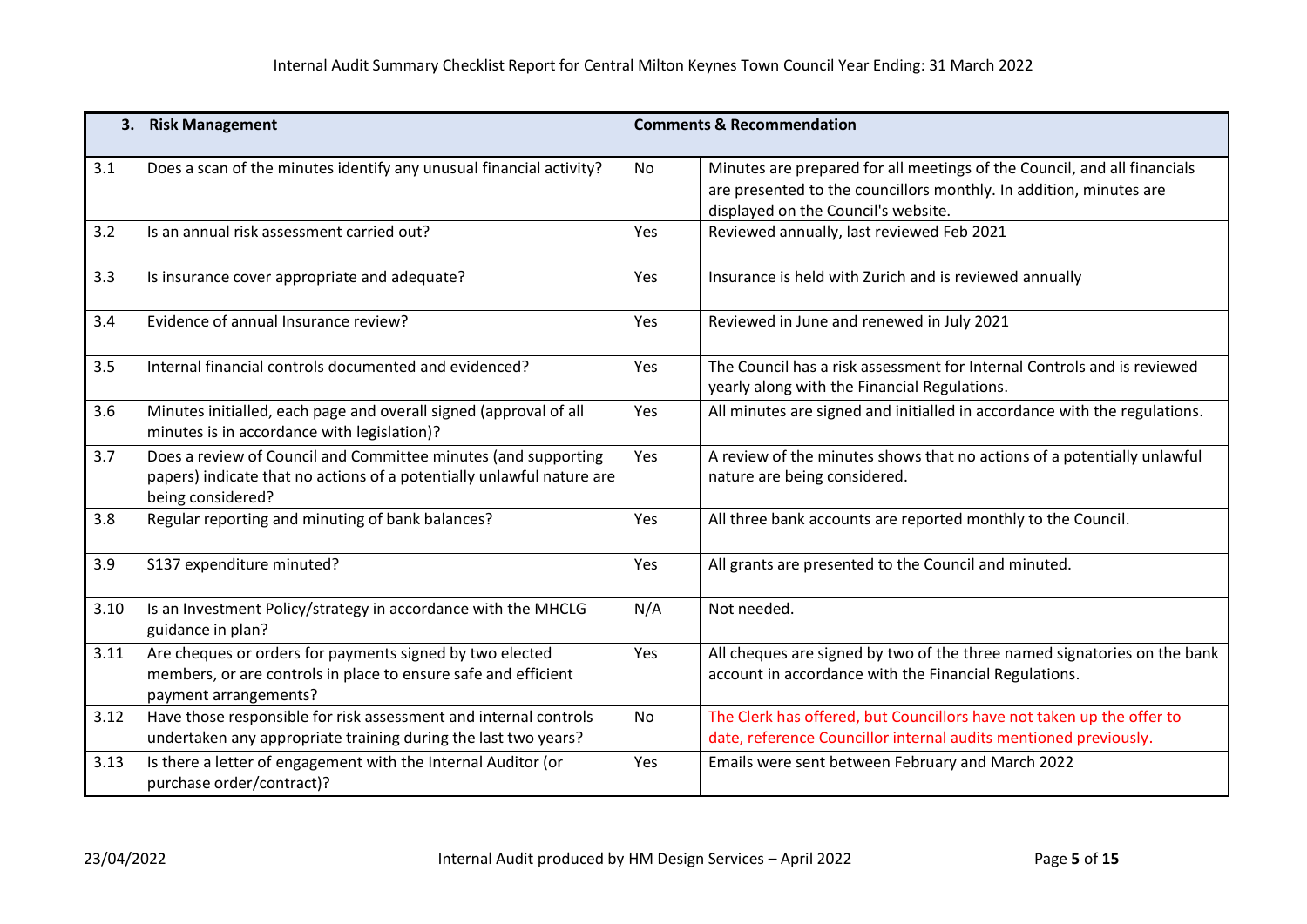| 4.    | <b>Budget</b>                                                                                                        | <b>Comments &amp; Recommendation</b> |                                                                                                                                           |  |
|-------|----------------------------------------------------------------------------------------------------------------------|--------------------------------------|-------------------------------------------------------------------------------------------------------------------------------------------|--|
| 4.1   | The annual Budget prepared and adopted by Council?                                                                   | Yes                                  | The Clerk prepared the detailed Budget and signed it in the January<br>Budget meeting by the Council.                                     |  |
| 4.2   | Has the Budget been discussed and adopted by Council?                                                                | Yes                                  | It is signed at the Annual Budget meeting in January each year.                                                                           |  |
| 4.3   | General Reserve Policy in place?<br>Note: are general reserves between 3 and 12 months of Net<br>Revenue Expenditure | Yes                                  | The Council's policy states three months reserved £15000.00 this<br>amount is reviewed annually.                                          |  |
| 4.4   | Level and purpose of earmarked or capital reserves reviewed?                                                         | Yes                                  | The Council has three earmarked but not ringfenced funds, Community,<br>Legal and Landscaping, all accounts presented to Council monthly. |  |
| 4.5   | Is the actual spend v budget monitored during the year with<br>corrective action taken when necessary?               | Yes                                  | The Clerk produced a spreadsheet to present to Council half-yearly to<br>track spending.                                                  |  |
| 4.6   | Any unexplained variances from the Budget?                                                                           | No                                   | N/A                                                                                                                                       |  |
| 4.7   | Precept demand correctly minuted?                                                                                    | Yes                                  | In January, the precept is applied for and minuted by Council.                                                                            |  |
| 4.8   | Has a financial appraisal been undertaken before the<br>commencement of any significant financial project?           | Yes                                  | At the Budget meeting in January 2022, it was agreed that there would<br>not be an increase in the precept, no new projects.              |  |
| es4.9 | Have any loans of long-term liabilities been assessed for<br>affordability and relevant approvals obtained?          | <b>No</b>                            | N/A                                                                                                                                       |  |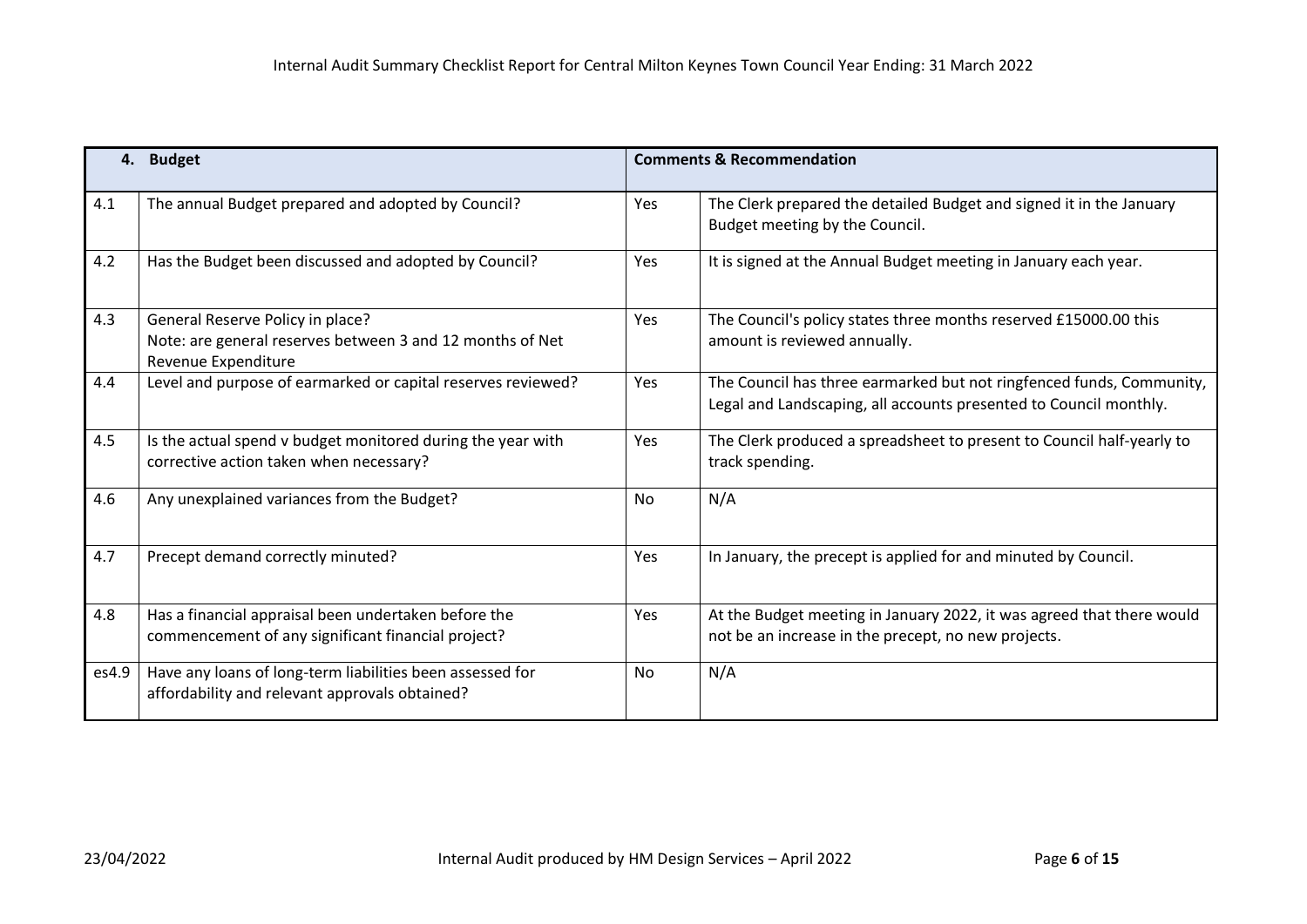|      | 5. Employees and payroll                                    |     | <b>Comments &amp; Recommendation</b>                                                                                            |
|------|-------------------------------------------------------------|-----|---------------------------------------------------------------------------------------------------------------------------------|
| 5.1  | Are contracts of employment in place?                       | Yes | The Clerk is on a combined contract for the Clerk role and RFO. In<br>addition, there is one other employee, both P/T.          |
| 5.2  | Tax code issued and in place?                               | Yes | Using an outside company for payroll CVS.                                                                                       |
| 5.3. | PAYE / NI evidence?                                         | Yes | CVS sends monthly reports to the Council detailing all deductions.                                                              |
| 5.4  | Has Council approved salaries paid?                         | Yes | The Council approves the salary payments monthly and approves any<br>increases by prior agreement.                              |
| 5.5  | Has the Council met its pension obligations?                | Yes | The Council uses Nest for the Clerk                                                                                             |
| 5.6  | Other payments reasonable and approved by Council?          | Yes | Any payments are prepared and approved as per the Financial<br>Regulations.                                                     |
| 5.7  | Does the Council have employers' liability cover?           | Yes | Zurich insurance and reviewed and renewed yearly.                                                                               |
| 5.8  | Minimum wage paid for staff?                                | Yes | Both staff exceed the minimum wage and living wage. In addition, both<br>employees are on the Bucks County Council spinal code. |
| 5.9  | Disciplinary, Grievance and Complaints procedures in place? | Yes | They are reviewed annually by Council in May.                                                                                   |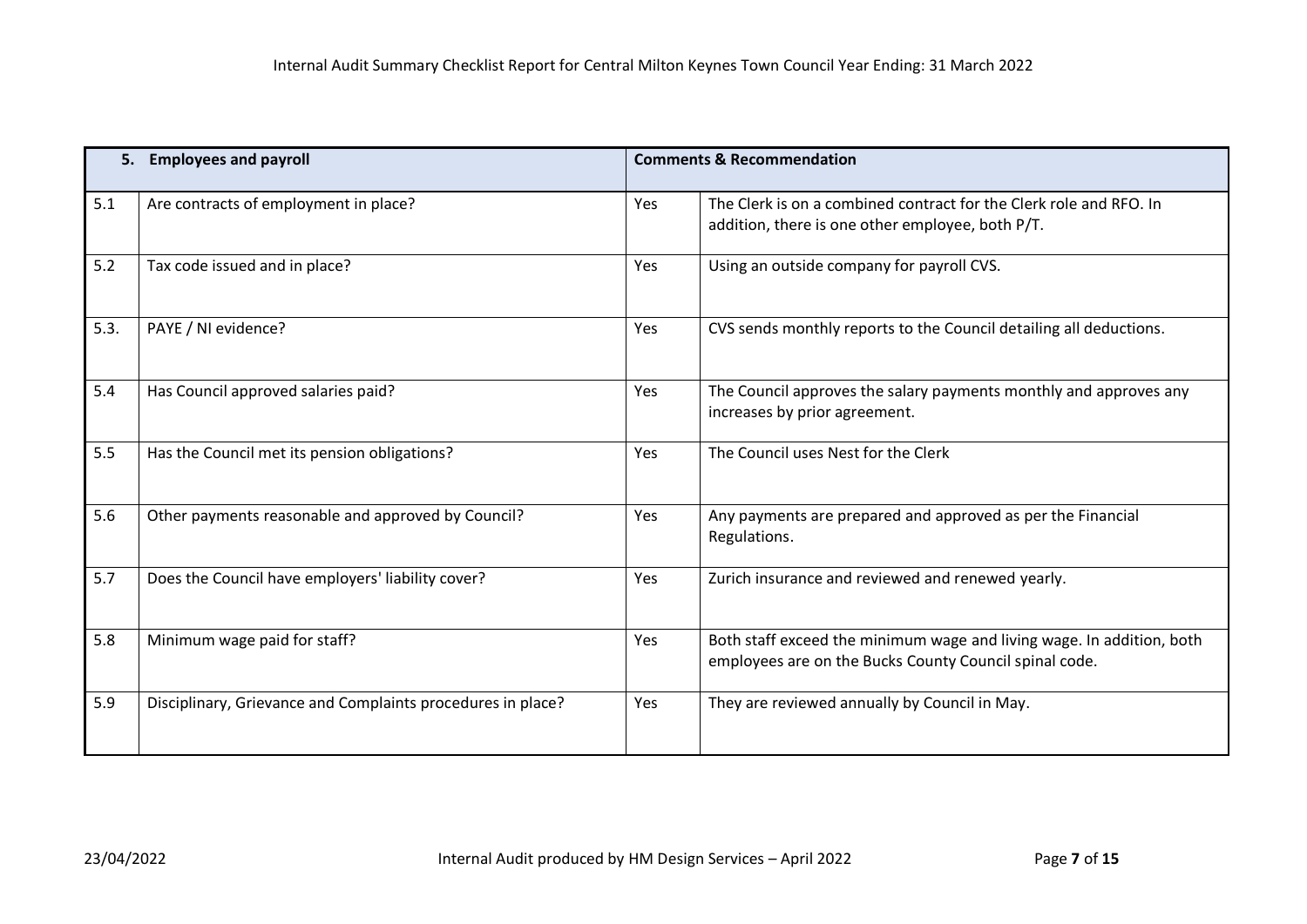| 6.  | <b>Asset Control</b>                                                                                                                                            |     | <b>Comments &amp; Recommendation</b>                                                        |
|-----|-----------------------------------------------------------------------------------------------------------------------------------------------------------------|-----|---------------------------------------------------------------------------------------------|
| 6.1 | Does the Council keep a register of all material assets owned?                                                                                                  | Yes | The Clerk is responsible for maintaining the asset register, which is<br>reviewed annually. |
| 6.2 | Is the Asset Register complete and up to date?                                                                                                                  | Yes | Reviewed annually for the insurance                                                         |
| 6.3 | Value of individual assets included?                                                                                                                            | Yes | All assets have a value on the spreadsheet.                                                 |
| 6.4 | Are community assets listed in the register, e.g. Land?                                                                                                         | N/a | N/a                                                                                         |
| 6.5 | Inspected for risk and health and safety (Pat tested)                                                                                                           | Yes | Pat testing is done bi-annually and arranged by the Clerk.                                  |
| 6.6 | If any assets have been disposed of, have appropriate procedures<br>been followed for disposal and for the use of resulting capital<br>receipts, if applicable? | N/a | No assets were disposed of in this financial year.                                          |

| <b>Banking and Reconciliation</b><br>7. |                                                                                              |     | <b>Comments &amp; Recommendation</b>                                        |  |  |
|-----------------------------------------|----------------------------------------------------------------------------------------------|-----|-----------------------------------------------------------------------------|--|--|
| 7.1                                     | Is there a bank reconciliation for each account?                                             | Yes | All three bank accounts are reconciled monthly and presented to<br>Council. |  |  |
| 7.2                                     | Reconciliation carried out on receipt of the statement and<br>reviewed by authority members? | Yes | All three Lloyds accounts are presented monthly to the Council.             |  |  |
| 7.3                                     | Any unexplained balancing entries in any reconciliation?                                     | N/a | All accounts are balanced every month.                                      |  |  |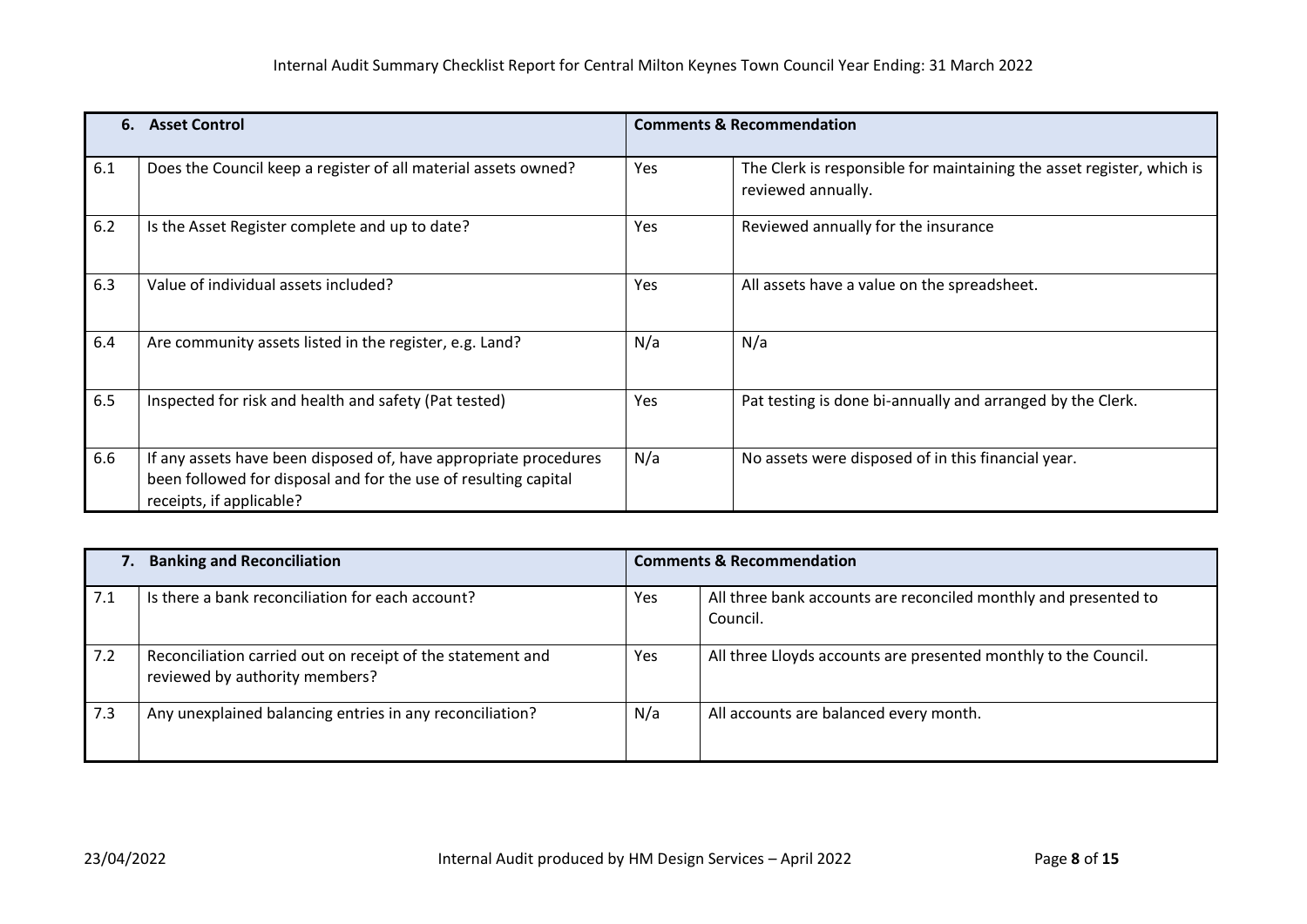| 7.4  | Is the bank mandate up to date and approved by members?                                                 | Yes | Reviewed yearly at the AGM in May, three signatures were held.                     |
|------|---------------------------------------------------------------------------------------------------------|-----|------------------------------------------------------------------------------------|
| -7.5 | Has the authority approved the setting up of any new bank<br>accounts and/or pooling/sweeping of funds? | Yes | Discussed and minuted in April 2022 to transfer funds.                             |
| 7.6  | If held, do corporate credit cards have defined limits and are they<br>cleared monthly by direct debit? | N/a | The Clerk holds only a Debit card in accordance with the Financial<br>Regulations. |

|     | <b>Year-End Procedures</b><br>8.                                               |            | <b>Comments &amp; Recommendation</b>                                                                                                                                       |  |  |
|-----|--------------------------------------------------------------------------------|------------|----------------------------------------------------------------------------------------------------------------------------------------------------------------------------|--|--|
| 8.1 | Year-end accounts prepared on a correct accounting basis?                      | Yes        | All accounts, including year-end accounts, are prepared on the Rialtas<br>Alpha system on a Receipts and Payments basis.                                                   |  |  |
| 8.2 | Do bank statements and ledgers reconcile?                                      | Yes        | All ledgers have been reconciled to the bank statements as of 31.03.22<br>and verified. The Year-end accounts will be approved at the April/May<br>meeting of the Council. |  |  |
| 8.3 | The underlying financial trail from records to presented accounts?             | Yes        | The Rialtas Alpha system, along with minutes, provides a robust<br>financial trail and factual reporting.                                                                  |  |  |
| 8.4 | Where applicable, are debtors and creditors adequately recorded?               | <b>Yes</b> | There are no known debtors to the Council.                                                                                                                                 |  |  |
| 8.5 | Has Council agreed, signed and minuted sections 1 & 2 of the<br>annual return? | No         | The Annual Return will be presented to Council at the May/June<br>meeting for signing in accordance with the required submission dates.                                    |  |  |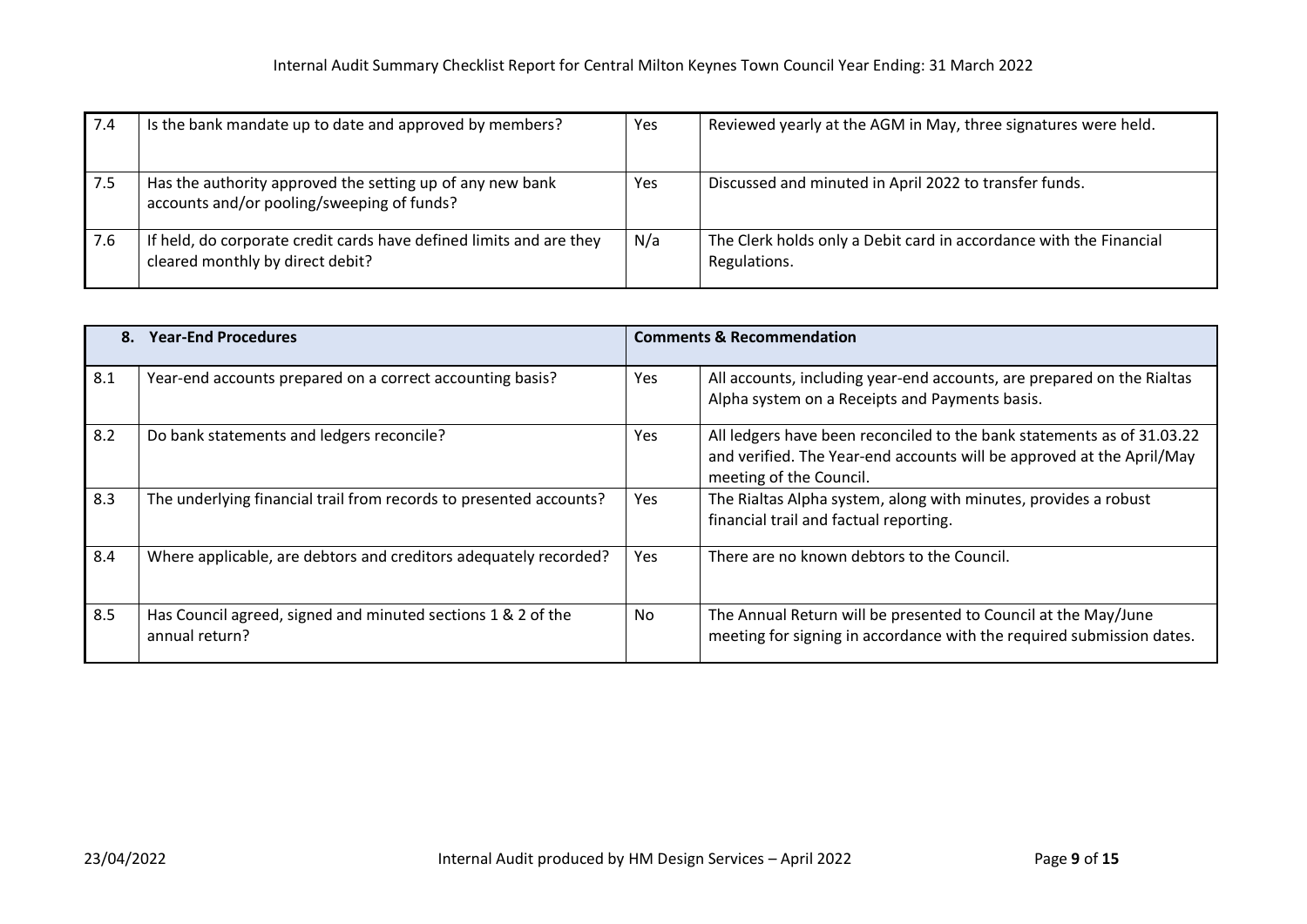| 9.  | <b>Miscellaneous</b>                                                                                                      |            | <b>Comments &amp; Recommendation</b>                                                                                    |
|-----|---------------------------------------------------------------------------------------------------------------------------|------------|-------------------------------------------------------------------------------------------------------------------------|
| 9.1 | Has the Council adopted a Code of Conduct?                                                                                | Yes        | The Council last reviewed in May 2021 and will be presented to Council<br>for review this May.                          |
| 9.2 | Is eligibility for the General Power of Competence properly<br>evidenced?                                                 | N/A        | N/a                                                                                                                     |
| 9.3 | Do arrangements for the public inspection of records exist?                                                               | Yes        | The AGAR and declaration are published yearly on the Council's website<br>and noticeboard, and copies are held on file. |
| 9.4 | Was the Annual Parish Council meeting held within the required<br>timescales?                                             | <b>Yes</b> | The Town Councils Annual meetings are held in May.                                                                      |
| 9.5 | Is a Complaints Procedure in place?                                                                                       | Yes        | This policy is reviewed yearly in May.                                                                                  |
| 9.6 | Is a Freedom of Information Policy in place?                                                                              | Yes        | This policy is reviewed yearly in May.                                                                                  |
| 9.7 | Have any significant events occurred during the financial year that<br>need to be reflected in the statement of accounts? | No         | n/a                                                                                                                     |

| 10. Trust funds, Inc Charities, where Council is the sole managing |                                                                                         | <b>Comments &amp; Recommendation</b> |  |
|--------------------------------------------------------------------|-----------------------------------------------------------------------------------------|--------------------------------------|--|
|                                                                    | trustee                                                                                 |                                      |  |
| 10.1                                                               | Charities, reported and accounted separately?                                           | N/a                                  |  |
| 10.2                                                               | Have the Charity accounts been separately audited?                                      | N/a                                  |  |
| 10.3                                                               | Have the Charity accounts and Annual Return been filed within the<br>legal time limits? | N/a                                  |  |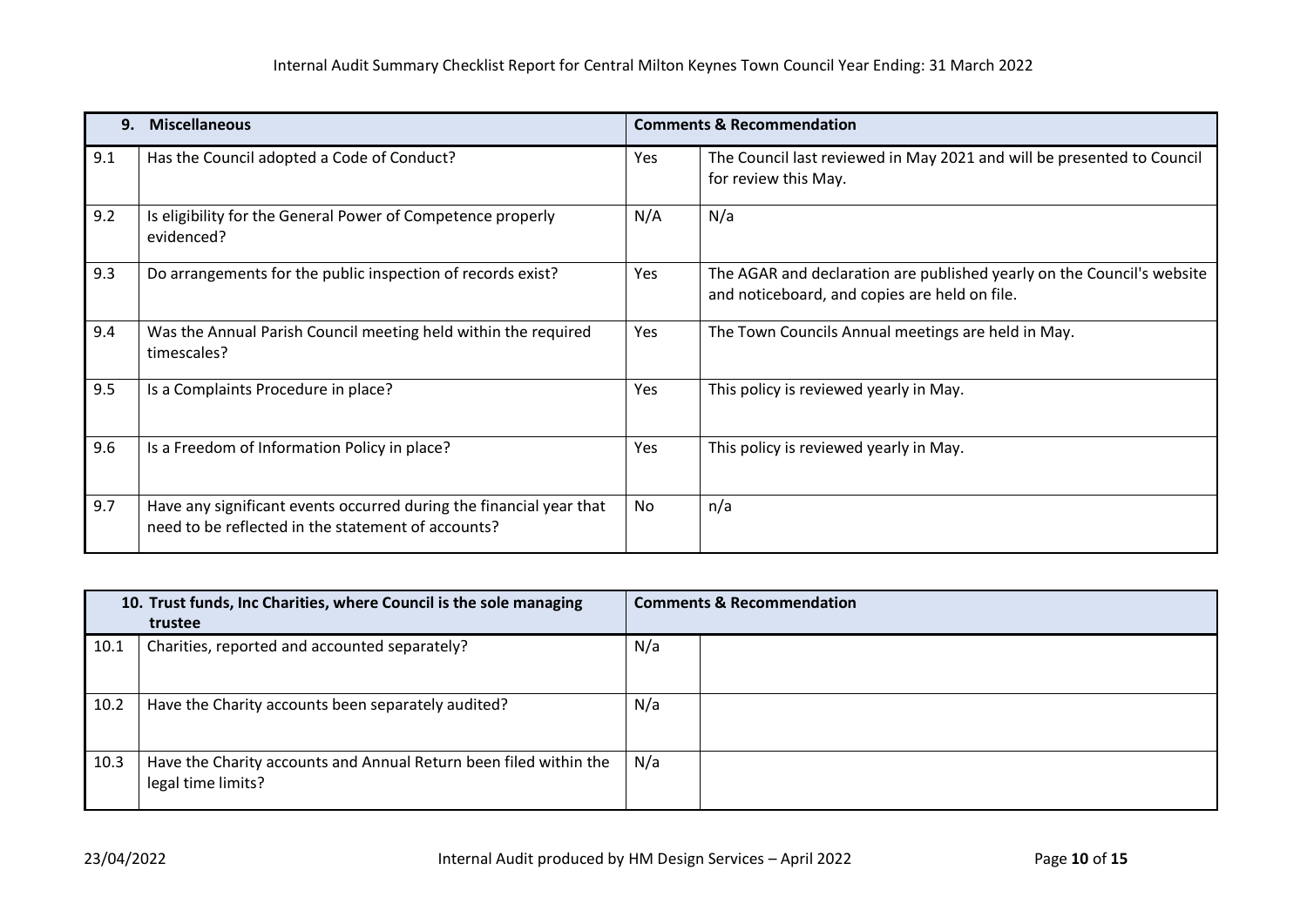|      | 11. Burial Authorities                                             | <b>Comments &amp; Recommendation</b> |  |
|------|--------------------------------------------------------------------|--------------------------------------|--|
| 11.1 | All money received corresponds with the number of                  | N/A                                  |  |
|      | burials/cremations recorded and memorial permits issued?           |                                      |  |
| 11.2 | Are fees levied in accordance with the Council's approved scale of | N/A                                  |  |
|      | fees and charges?                                                  |                                      |  |
| 11.3 | Have all statutory books been kept safe and up to date? For        | N/A                                  |  |
|      | example, if electronic copies are held, are these backed up        |                                      |  |
|      | regularly?                                                         |                                      |  |
| 11.4 | Do all Internment of ashes have a certificate of cremation?        | N/A                                  |  |
| 11.5 | Have all necessary permits, permissions and transfer of Exclusive  | N/A                                  |  |
|      | Burial Right (EBR) been completed correctly, documented and        |                                      |  |
|      | approved?                                                          |                                      |  |

| 12. Income controls and debt collection |                                                                                 | <b>Comments &amp; Recommendation</b> |                                                                  |
|-----------------------------------------|---------------------------------------------------------------------------------|--------------------------------------|------------------------------------------------------------------|
| 12.1                                    | Is Income properly recorded and prompted banked?                                | N/a                                  |                                                                  |
| 12.2                                    | Does the precept recorded agree to the Council Tax authority's<br>notification? | Yes                                  | Yes, reviewed and verified. Recorded 22/1/21 sent to MK Council. |
| 12.3                                    | Are security controls over cash adequate and effective?                         | N/a                                  |                                                                  |
| 12.4                                    | Are debt monitoring arrangements in place?                                      | N/a                                  |                                                                  |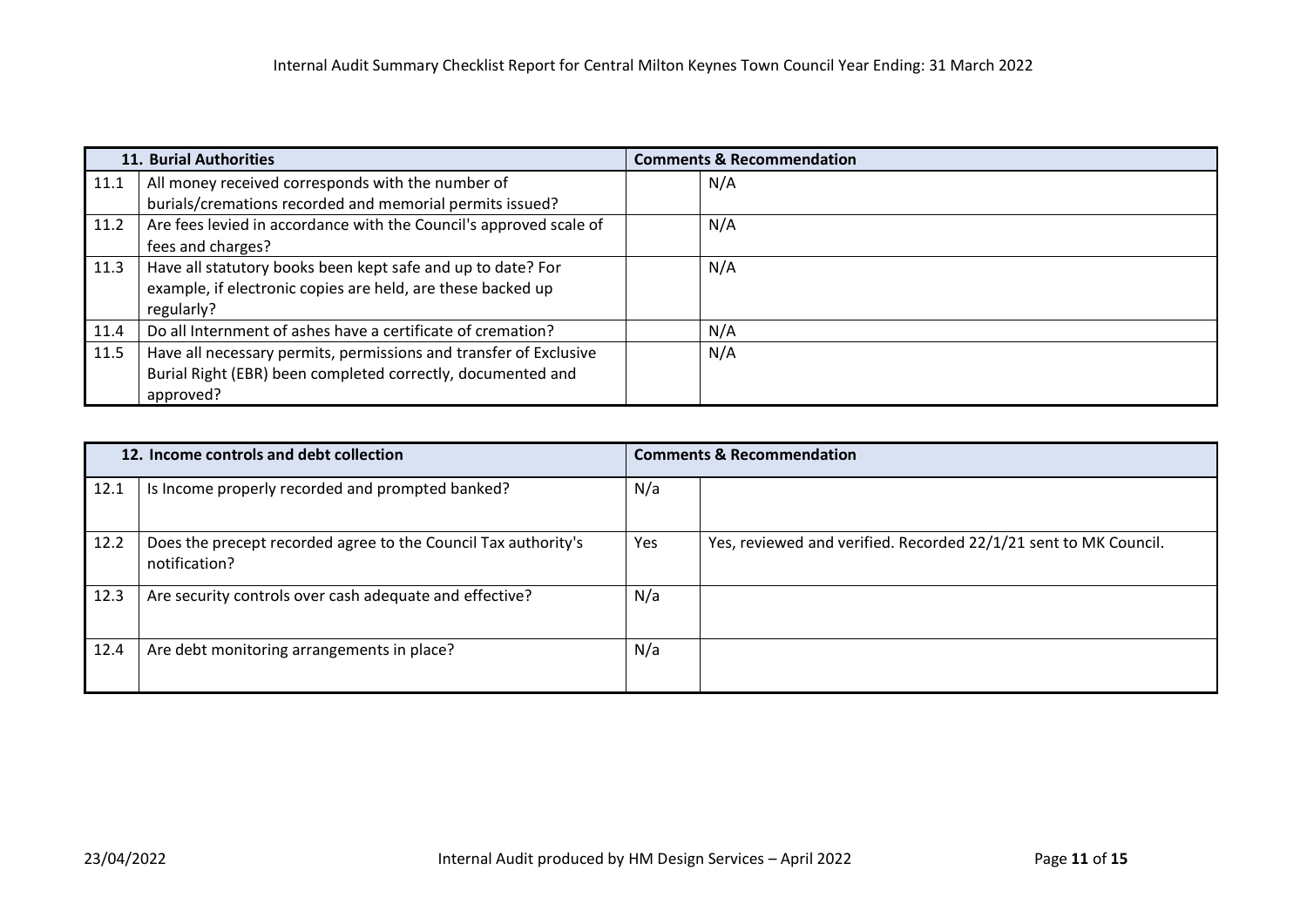| 13. Petty Cash |                                                                                     | <b>Comments &amp; Recommendation</b> |
|----------------|-------------------------------------------------------------------------------------|--------------------------------------|
| 13.1           | Is all petty cash spent recorded and supported by VAT receipts<br>where applicable? | N/a                                  |
| 13.2           | Is petty cash expenditure reported to Council?                                      | N/a                                  |
| 13.3           | Is petty cash reimbursement carried out regularly?                                  | N/a                                  |

| 14. Email, Websites, IT and Data Protection |                                                                                                                                                                                      | <b>Comments &amp; Recommendation</b> |                                                                                                       |  |
|---------------------------------------------|--------------------------------------------------------------------------------------------------------------------------------------------------------------------------------------|--------------------------------------|-------------------------------------------------------------------------------------------------------|--|
| 14.1                                        | Does the Council use secure email systems and gov.uk addresses<br>for all employees and councillors rather than relying on personal<br>email addresses?                              | Yes                                  | The Councillors and Clerk are issued with Gov.uk email address                                        |  |
| 14.2                                        | Are all electronic files backed up?                                                                                                                                                  | Yes                                  | Yes, the Council uses Google docs.                                                                    |  |
| 14.3                                        | Is the Council correctly registered with the Information<br>Commissioners Office (ICO) as a Data Controller for the provision of<br>council services? Is DPO listed on Certificates? | Yes                                  | Yes, all certificates are held.                                                                       |  |
| 14.4                                        | Is an IT, Social Media Policy in place?                                                                                                                                              | Yes                                  | Reviewed yearly in May.                                                                               |  |
| 14.5                                        | Is the Council's website accessible?                                                                                                                                                 | Yes                                  | Maintain and accessible. The Council's accessibility statement was last<br>updated in September 2020. |  |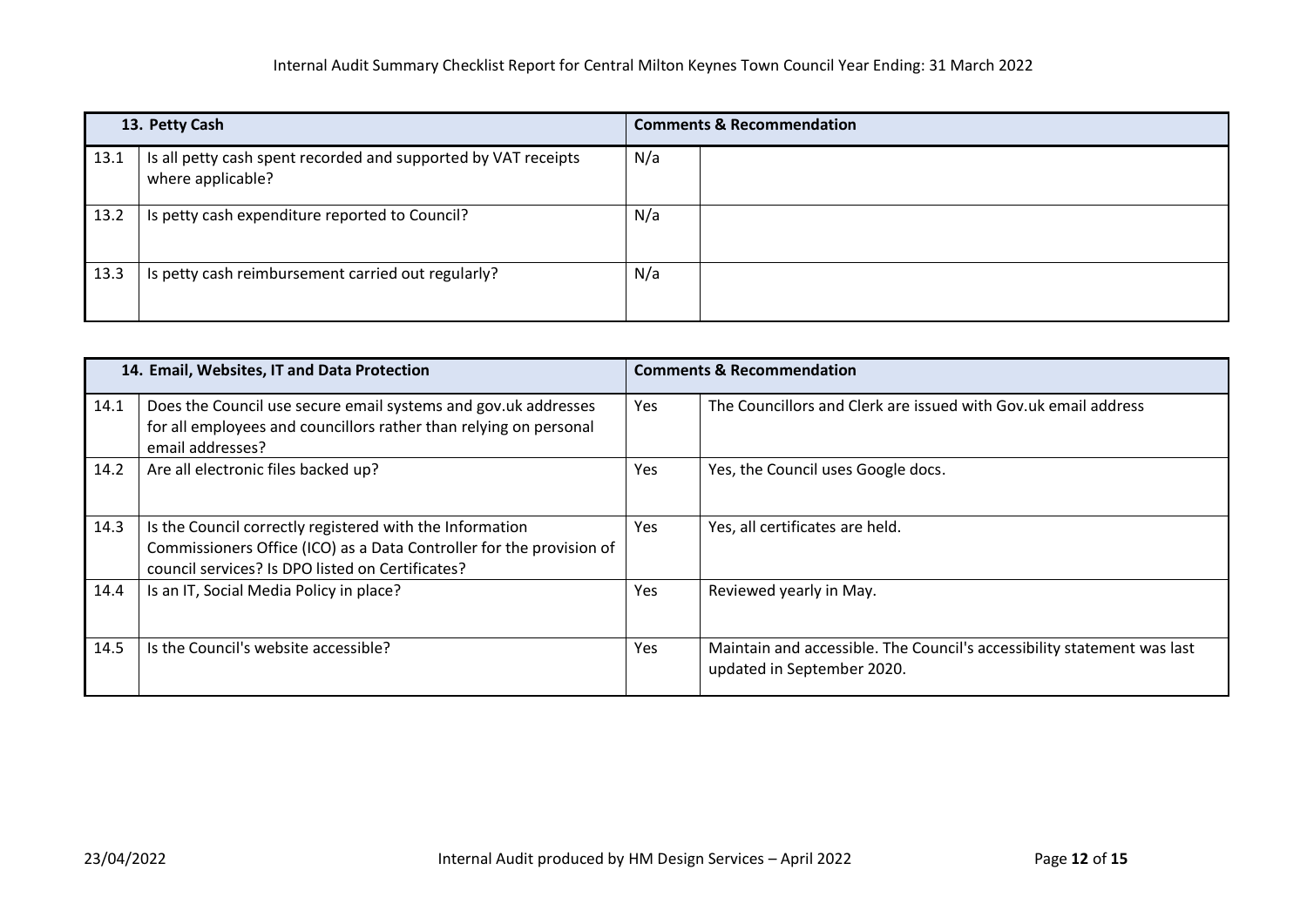|             | Internal and External Auditor's Recommendations - Have points raised at the last Internal and External Audit been addressed?                                                                                                                                                                     |                          |  |  |  |  |
|-------------|--------------------------------------------------------------------------------------------------------------------------------------------------------------------------------------------------------------------------------------------------------------------------------------------------|--------------------------|--|--|--|--|
| Pre<br>Ref  | <b>Action Recommended</b>                                                                                                                                                                                                                                                                        | Action taken and Visible |  |  |  |  |
| 1.3<br>3.12 | Councillors' lack of spot checks has been an issue for CMK Town Council. These checks<br>are to protect both the Clerk and Council and are integral to the audit process. The<br>Council need to nominate a Councillor to do periodic spot checks on the financial<br>accounts every six months. |                          |  |  |  |  |
| 1.5         | Minor scope for improvement to next year's audit.<br>Cheque numbers are not recorded in minutes. This would enable double-checking next<br>year to be more accessible.<br>A minor amendment to the monthly procedure.                                                                            |                          |  |  |  |  |

|                | <b>Annual Return</b>                                            | Year Ending 31.03.21 | Year Ending 31.03.22 |
|----------------|-----------------------------------------------------------------|----------------------|----------------------|
| $\mathbf{1}$   | Balances brought forward                                        | 325,001              | 395,555              |
| $\overline{2}$ | + Annual Precept                                                | 151,886              | 152,700              |
| 3              | + Total other receipts                                          | 13,088               | 1,383                |
| 4              | - Staff Costs                                                   | 23,889               | 24,235               |
| 5              | - Loan Interest / Capital repayments                            | 0                    | 0                    |
| 6              | - Total other payments                                          | 70,531               | 39,304               |
| 7              | <b>Balances carried forward</b>                                 | 395,555              | 486,099              |
| 8              | Total cash and investments                                      | 395,555              | 486,099              |
| 9              | Total fixed assets and long term assets                         | 4,356                | 4,356                |
| 10             | <b>Total borrowings</b>                                         | 0                    | $\mathbf{0}$         |
| 11             | Section 4 Annual return figures completed and cross-referenced? |                      | Yes                  |
|                |                                                                 |                      |                      |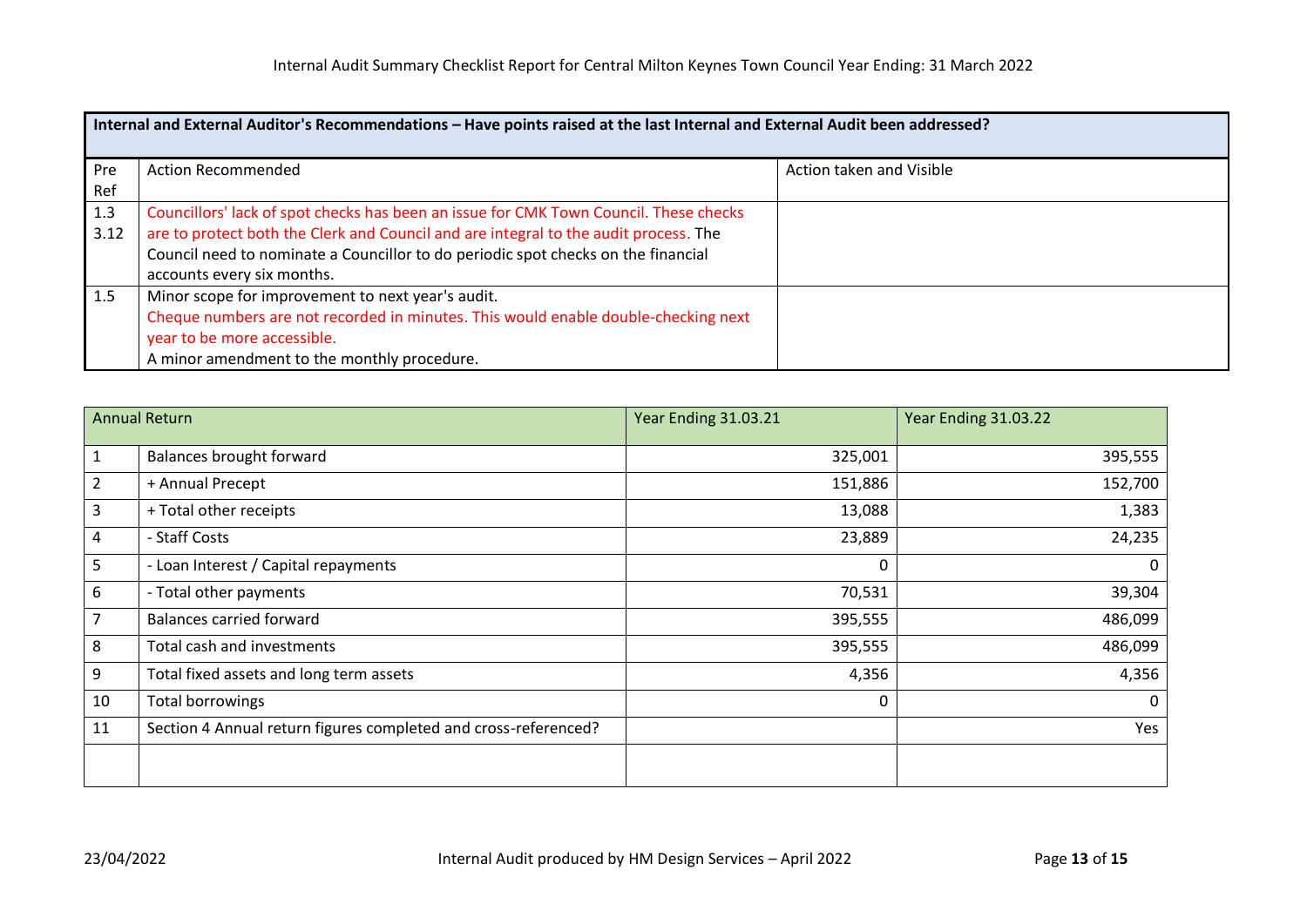| Exercise of Public Rights - Previous year              |                                 |                                                                |                                                                    |       | <b>Comments &amp; Recommendation</b> |                             |                                                                     |                   |  |
|--------------------------------------------------------|---------------------------------|----------------------------------------------------------------|--------------------------------------------------------------------|-------|--------------------------------------|-----------------------------|---------------------------------------------------------------------|-------------------|--|
| Were the following published on the Council's website? |                                 |                                                                |                                                                    |       |                                      |                             |                                                                     |                   |  |
| $\mathbf{1}$                                           | All sections of the AGAR        |                                                                |                                                                    |       | Yes                                  | 03.06.21 minutes 21/057     |                                                                     |                   |  |
| $\overline{2}$                                         |                                 | A declaration that the status of the statement of accounts was |                                                                    |       | Yes                                  |                             | Declaration included in the statement setting out how public rights |                   |  |
|                                                        | unaudited                       |                                                                |                                                                    |       |                                      | can be exercised.           |                                                                     |                   |  |
| 3                                                      | exercised                       | A statement setting out details of how public rights can be    |                                                                    |       | Yes                                  |                             | Displayed 14.06.21 to 23.07.21                                      |                   |  |
| 4                                                      |                                 |                                                                | A notice of the conclusion of the external auditors' review of the |       | Yes                                  | PKF Littlejohn LLP 21.09.21 |                                                                     |                   |  |
|                                                        |                                 | AGAR with relevant accompanying information                    |                                                                    |       |                                      |                             |                                                                     |                   |  |
| 5                                                      | <b>Internal Auditors Report</b> |                                                                |                                                                    |       | Yes                                  | 27.05.21                    |                                                                     |                   |  |
|                                                        | <b>Transaction Spot Checks</b>  |                                                                |                                                                    |       |                                      |                             |                                                                     |                   |  |
| Check No.                                              |                                 | 1                                                              | $\overline{2}$                                                     |       |                                      | 3                           | 4                                                                   | 5                 |  |
|                                                        | <b>Transaction Type</b>         | Cheque                                                         | <b>Standing Order</b>                                              |       | Cheque                               |                             | Cheque                                                              | <b>Debit Card</b> |  |
| Supplier/Customer                                      |                                 | MK Community F                                                 | MK Community F                                                     | Eagle |                                      |                             | <b>Gray Circle</b>                                                  | Vonage            |  |
| Invoice No.                                            |                                 | M2021-4220                                                     | 1124                                                               |       | 28122                                |                             | A2114                                                               | Monthly           |  |
| <b>Invoice Date</b>                                    |                                 | 25.03.22                                                       | 01.02.22                                                           |       | 15.09.21                             |                             | 15.09.21                                                            | Monthly           |  |
|                                                        | Goods/Service Supplied          | Room Hire                                                      | Rent                                                               |       | Newsletter                           |                             | Consultancy                                                         | Telephone         |  |
|                                                        | Item/Budget Heading             | Planning                                                       | Overheads                                                          |       |                                      |                             |                                                                     |                   |  |
|                                                        | Ref/Cheque No.                  | 1345                                                           | S/Order                                                            |       | 1305                                 |                             | 03011                                                               | Debit Card        |  |
|                                                        | Order Minute Ref.               | April 2022                                                     | 03.02.22                                                           |       | 07.10.21                             |                             | 07.10.21                                                            | Monthly           |  |
| Delivery evidence                                      |                                 | n/a                                                            | n/a                                                                |       | Yes                                  |                             | n/a                                                                 | yes               |  |
|                                                        | Payment minute ref              |                                                                |                                                                    |       |                                      |                             |                                                                     |                   |  |
| Payment Value                                          |                                 | 21.60                                                          | 518.84                                                             |       | 690.00                               |                             | 5000.00                                                             | 10.25             |  |
| <b>Timely Payment</b>                                  |                                 | Yes                                                            | Yes                                                                | Yes   |                                      |                             | Yes                                                                 | Yes               |  |
| VAT recorded                                           |                                 | Yes                                                            | Yes                                                                | Yes   |                                      |                             | n/a                                                                 | Yes               |  |
|                                                        | S137 or power recorded          |                                                                |                                                                    |       |                                      |                             |                                                                     |                   |  |
| Asset reg.                                             |                                 |                                                                |                                                                    |       |                                      |                             |                                                                     |                   |  |
| Pass                                                   |                                 | Yes                                                            | Yes                                                                | Yes   |                                      |                             | Yes                                                                 | Yes               |  |